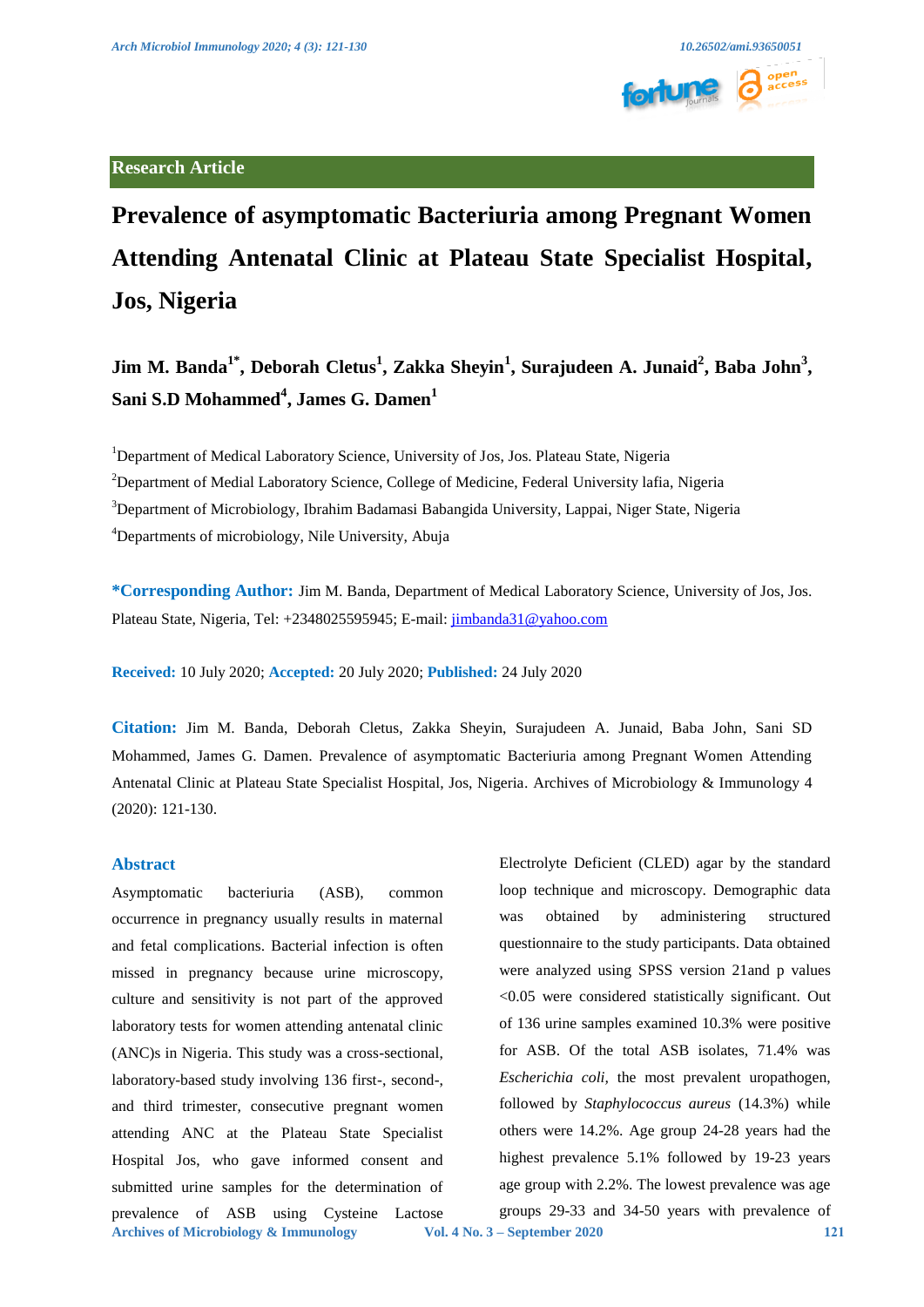### *Arch Microbiol Immunology 2020; 4 (3): 121-130* 10.26502/ami.93650051 **10.26502/ami.93650051**

1.5% each. In respect to trimesters, second and third trimester recorded the highest with 4.4% each while the first trimester had 1.5%. Based on the antibiogram, Ciprofloxacin and Sparfloxacin were found to be most effective antibiotics against *Escherichia coli and Staphylococcus aureus.* This study revealed high prevalence of ASB among antenatal women in the population studied. Further study with larger sample size covering the entire state is advocated to discover the possibility of making bacterial microscopy, culture and sensitivity part of antenatal care for the purpose of early diagnosis and proper management of pregnant women in plateau state.

**Keywords**: Asymptomatic bacteriuria; Pregnancy; Microscopy; Culture; Sensitivity testing

## **Introduction**

Bacteriuria is the presence of bacteria in urine of human while asymptomatic bacteriuria (ASB) is defined as the presence of actively multiplying bacteria in the urine of patient without any obvious signs or symptom of urinary tract infection (Mitchelle *et al.*, 2003). Globally, prevalence of ASB in pregnancy varies from 2-10% (Alvarez *et al.,* 2010). In Nigeria the prevalence ASB ranges from 15-21% (Taiwo *et al*., 2009).

Urinary tract infections (UTI) are mainly caused by the bacteria that grow and multiply in the urinary tract of all age groups and especially in pregnancy (Schnarr and Smaill, 2008). Report showed that high level of sexual activity, low socioeconomic status, advanced maternal age, diabetes, patients with Acquired Immunodeficiency Disease Syndrome (AIDS)/Human Immunodeficiency Virus (HIV), anomalies and defects of the urinary tract are other risk factors (Matuszkiewicz-Rowińska *et al*., 2015). Next to anemia, Urinary tract infections is a serious common cause of complications in pregnant women,

which if untreated can adversely affect the health of infant or the pregnant mother (Manjula *et al.,* 2013).

For a good obstetrics outcome, all urinary tract infections should be adequately treated following laboratory diagnosis by microscopy, culture and sensitivity (Coulthard *et al.*, 2010). Untreated urinary tract infection (UTI) s generally could lead to serious pregnancy complications both to the mother and the fetus (Stamm, and Hooton 1993). Immunological and physiological changes in pregnancy appear to encourage the growth of both commensal and noncommensal microorganisms (Nath *et al.,* 1996). The physiological increase in plasma volume during pregnancy decreases urine concentration and up to 70% pregnant women develop glucosuria (Asscher *et al*., 1966; Gibble *et., al.,* 1995) which encourages bacterial growth in the urine. Pregnancy causes numerous changes in the woman's body involving physical and hormonal which increases the risk of urinary stasis and vesicoureteral reflux (Chaliha and Stantoo, 2002). These changes result in difficulty with hygiene due to a distended belly thus increase the frequency of UTI in pregnant women (Stamm, and Hooton 1993). Urine microscopy, culture and sensitivity (M/C/S) does not form part of the standard laboratory investigations conducted in women during the antenatal visits in Nigerian women as well as in women in other developing countries probably due to cost and delay in obtaining culture result (Imade *et al.,* 2010). This lack of inclusion of M/C/S does not allow for proper management of women with ASB, thus increasing the risk of coming down with pregnancy complications. For this reason, there is therefore likely hood of high burden of ASB in pregnant women and its associated complications in Jos and environment that is still highly underestimated. This study aims at determining the prevalence of ASB amongst pregnant women attending antenatal clinic at plateau state hospital, Jos.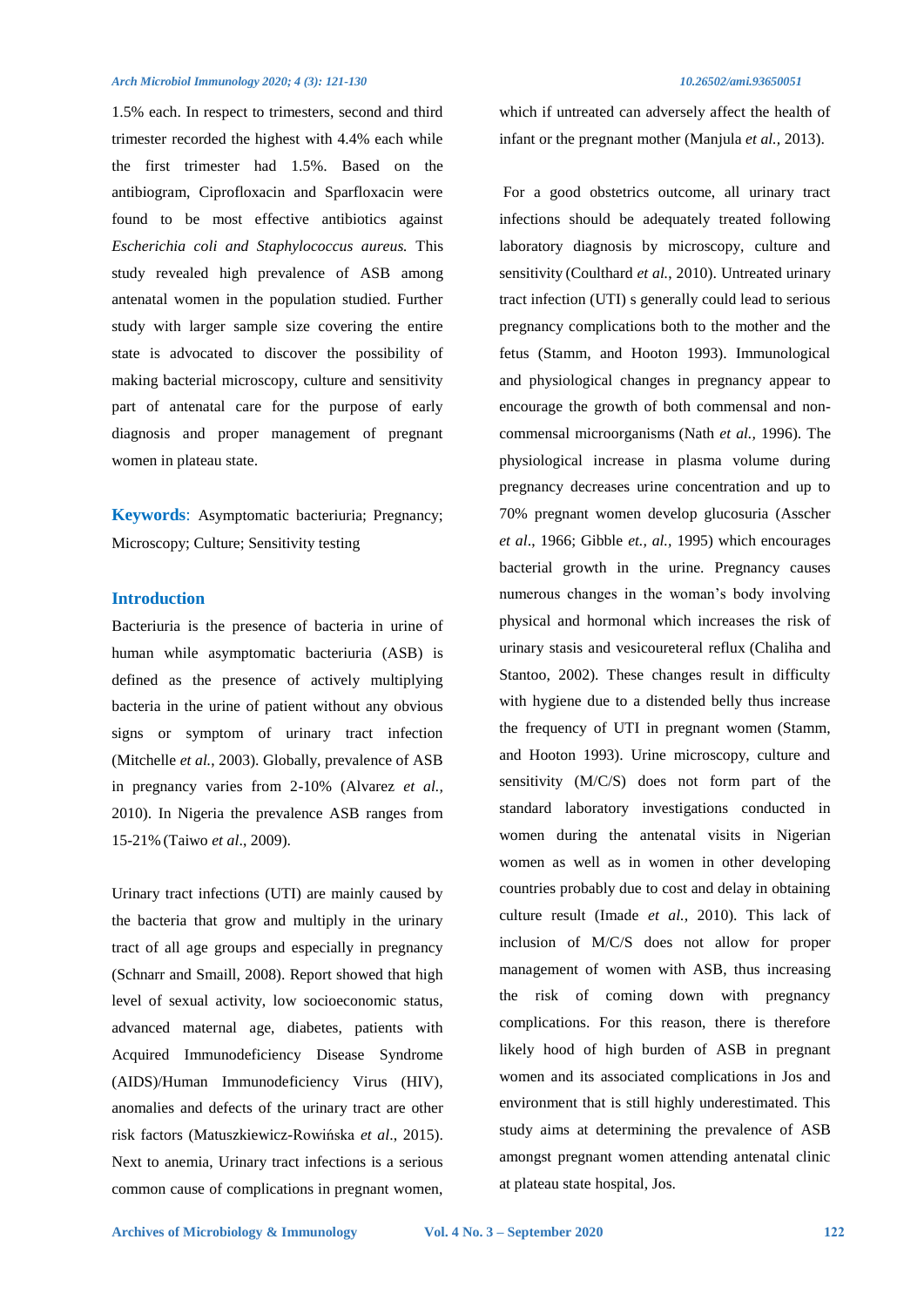## **Materials and Methods**

### **Study Area**

The study was conducted at the Plateau State specialist hospital, a tertiary health institution located in Jos, Plateau State with over 40 different ethnic groups (Hodder, 1959; Daniel 2002; Plateau State, People and Culture 2004).

### **Study Design**

This was a cross-sectional study conducted between the month of September and November, 2019 in Jos, North Central of Nigeria. Participants who satisfied the inclusion criteria and consented to participate in the study were recruited as they presented to the ANC at Plateau State specialist hospital.

## **Ethical Clearance**

Ethical clearance was obtained from the Ethical Committee of the Plateau State Specialist Hospital, Jos. A written consent was obtained from the 136 study participants before the commencement of urine samples collection.

### **Clinical Evaluation and Selection of Participants**

All pregnant women at the ANC were briefed about the nature of the study and written informed consent was taken from each person. Apparently health pregnant women (as examined by the gynecologist) who fulfilled the entry criteria were enrolled into the study. Participants' personal data such as maternal age, marital status, educational level, socioeconomic status and other information were sourced from each participant in addition to the data resulting from the gynecological and laboratory investigations and entered into the study.

### **Exclusion Criteria**

All pregnant women with symptoms of urinary tract infection or already on treatment with antibiotics were excluded from the study.

## **Laboratory Methodologies**

### **Clean-Catch Midstream Urine Sample Collection**

Urine samples, 136 were collected from all consenting participants as the present at the ANCs. Recruits were instructed on how to obtain a clean catch of mid-stream urine samples in the morning into a labeled sterile, screw-capped universal container and transported (by placing the urine samples in a cold box away from sunlight) within one hour of collection to the Medical Microbiology laboratory of the Department of Medical laboratory science, University of Jos for processing.

### **Sample Processing (Culture Test)**

Urine culture was performed using standard wire loop method. A loop-full (0.001 ml) of well mixed freshly voided mid-stream urine was streakinoculated on Cysteine Lactose Electrolyte Deficient (CLED) agar plates. The plates were incubated aerobically at 37°c for 24 hours under aerobic conditions. Isolates were considered significant if there were  $\geq 10^5$  colony forming unit/ml (CFU/ml) with 2 or less isolates (Washington, 2006). Mixed growth of more than two organisms was considered to be contaminants. Significant isolates were identified by colonial appearance, microscopy, culture and biochemical techniques (Washington, 2006).

## **Antibiotic Susceptibility Testing**

Antibiotics susceptibility was carried out by the Kirby-Bauer Disc diffusion method (CLSI, 2011). The following antibiotics discs (Oxoid, Basingstoke, UK) were tested on the isolates: Ciprofloxacin (10µg), Gentamicin (10µg), Streptomycin (30µg), Reflacine (10µg), Nalidicix acid (30µg), Ceporex(5µg), Septrin (25µg), Ampicillin (25µg), Augmentin (30µg), and Tarivid (10µg). Antibiotics selections for testing and results determination were based on the Clinical Laboratory Standards Institute (CLSI) protocols (CLSI 20011).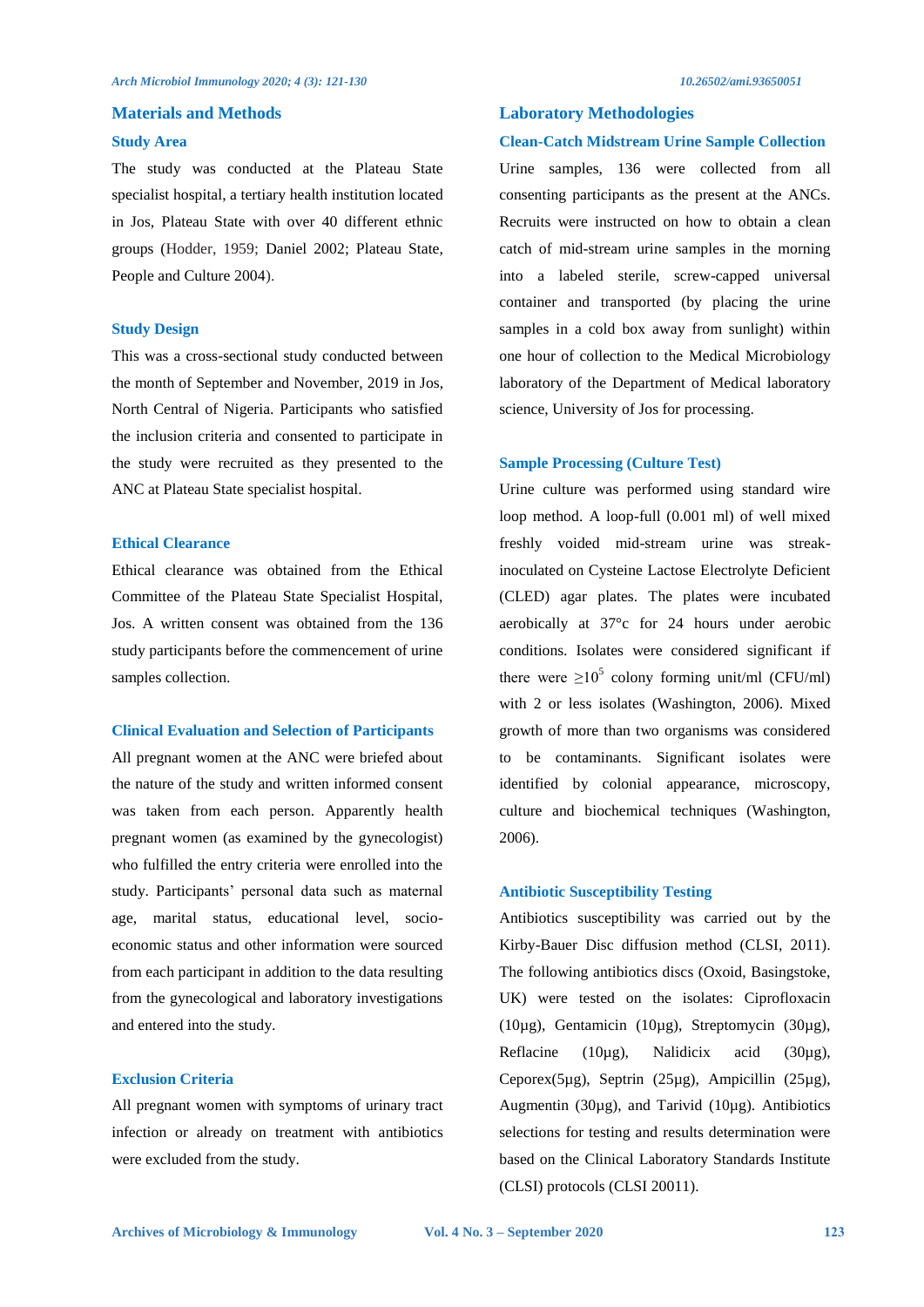# **Results**

Out of 136 samples collected and analyzed, 14 samples showed significant bacterial growth, giving a prevalence of 10.3% ASB among the participants.

Table1 showed the distribution of ASB based on age group in years. It revealed that 3 (2.2%) of the age group 19-23 years of participants were positive for ASB, while age groups 24-28 and 29-33 years, showed 7 (5.1%) and 2 (1.5%) respectively. Similarly for age group 34-36 years, it was 2 (1.5%) positive for the ASB.

| Age                            | <b>Number examined</b> | <b>Number positive</b> | Prevalence $(\% )$ |
|--------------------------------|------------------------|------------------------|--------------------|
| $19-23$                        | 28                     | 3                      | 2.2                |
| 24-28                          | 55                     |                        | 5.1                |
| 29-33                          | 35                     | ◠                      | 1.5                |
| $34 - 50$                      | 18                     | $\mathfrak{D}$         | 1.5                |
| <b>Total</b><br>$\overline{ }$ | 136                    | 14                     | 10.3               |

## **Table 1:** Distribution of ASB based on age group in years

 $X^2$ =1.166; P value = 0.761

Table 2 showed that out of the 5 single (unmarried) pregnant women screened, none was positive for ASB. While married pregnant women 14 (10.3%), were positive for ASB.

| <b>Marital status</b> | Number examined | <b>Number positive</b> | Prevalence $(\% )$ |
|-----------------------|-----------------|------------------------|--------------------|
| Single                |                 |                        |                    |
| Married               |                 | 14                     | 10.3               |
| Total                 | 136             |                        | 10.3               |

# **Table 2:** Distribution of ASB according to Marital Status

Table 3 shows the distribution of ASB among the participants in relation to occupation. It showed that the highest prevalence 5 (3.7%) of ASB, was the unemployed pregnant women followed by self-employed and civil servants; 4 (2.9%) and 3(2.2%) respectively. While the least was the students 2 (1.5%).

# **Table 3:** Distribution of ASB in Relation to Occupation

| Occupation      | <b>Number examined</b> | <b>Number positive</b> | <b>Prevalence</b> $(\% )$ |
|-----------------|------------------------|------------------------|---------------------------|
| Unemployed      | 50                     |                        | 3.7                       |
| Civil servants  | 22                     |                        | 2.2                       |
| <b>Students</b> | 21                     |                        |                           |
| Self-employed   | 43                     |                        |                           |
| <b>Total</b>    | 136                    | 14                     | 10.3                      |

 $X^2 = 0.330$ ; P value = 0.95

**Archives of Microbiology & Immunology Vol. 4 No. 3 – September 2020 124**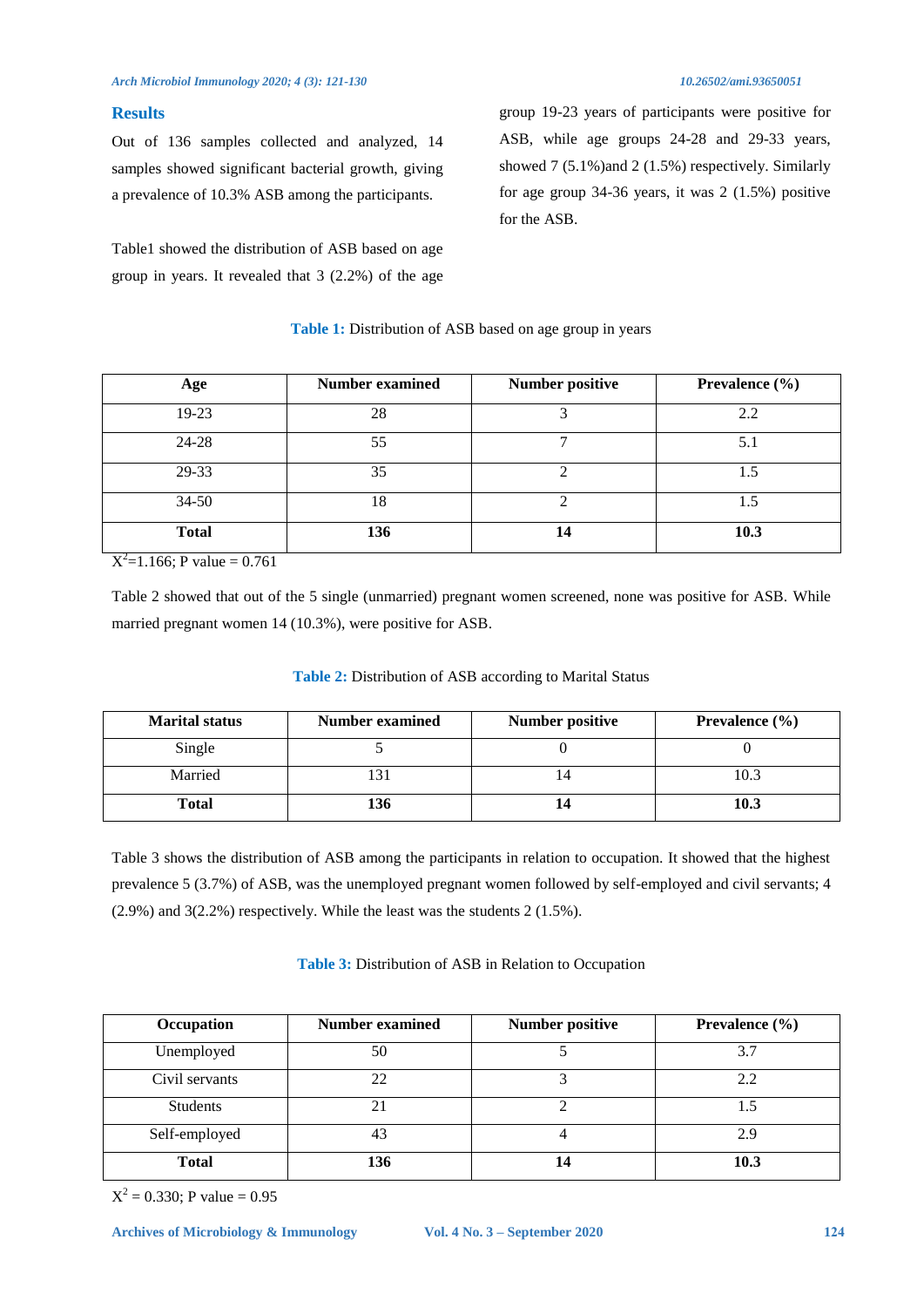Table 4 showed the distribution of ASB among pregnant women in relation to educational qualification. Women who attended only secondary school (5.2%), recorded the highest prevalence, followed by tertiary institutions while the least was (4.4%), among those who attended only primary school (0.7%).

**Table 4:** Distribution of ASB among Pregnant Women in Relation to Educational Qualification

| <b>Educational</b><br>qualification | <b>Number examined</b> | <b>Number positive</b> | Prevalence $(\% )$ |  |  |
|-------------------------------------|------------------------|------------------------|--------------------|--|--|
| Primary school                      |                        |                        |                    |  |  |
| Secondary school                    | 60                     |                        | 5.2                |  |  |
| Tertiary institution                | 55                     |                        |                    |  |  |
| <b>Total</b>                        | 136                    | 14                     | 10.3               |  |  |

 $X^2 = 0.841$ ; P value = 0.657

Table 5 shows the percentage occurrence and distribution of bacteria isolated in the urine sample of all participants. Four (4) different bacteria were isolated in this study, namely; *Escherichia coli* 10 (71.4%), *Proteus mirabilis* 1 (7.1%), *Klebsiella spp* 1 (7.1%) *and Staphylococcus aureus* 2 (14.3%).

**Table 5:** Percentage Occurrence and Distribution of Bacteria Isolates in Urine of Pregnant women in the ASB study

| <b>Bacterial isolates</b> | Number isolated | Percentage Occurance(%) |
|---------------------------|-----------------|-------------------------|
| Escherichia coli          |                 | 71.4                    |
| Proteus mirabilis         |                 |                         |
| Klebsiella species        |                 |                         |
| Staphylococcus aureus     |                 | 14.3                    |
| <b>Total</b>              |                 | 100                     |

Table 6 shows the distribution of ASB in relation to trimesters. Women in their second and third trimesters recorded the prevalence of 4.4% each, while those women in their first trimester had a prevalence of 1.5%.

| <b>Trimester</b> | <b>Number Examined</b> | <b>Number Positive</b> | $Prevalence (\%)$ |  |
|------------------|------------------------|------------------------|-------------------|--|
| First            | 21                     |                        |                   |  |
| Second           | 56                     | O                      | 4.4               |  |
| Third            | 59                     | O                      | 4.4               |  |
| <b>Total</b>     | 136                    | 14                     | 10.3              |  |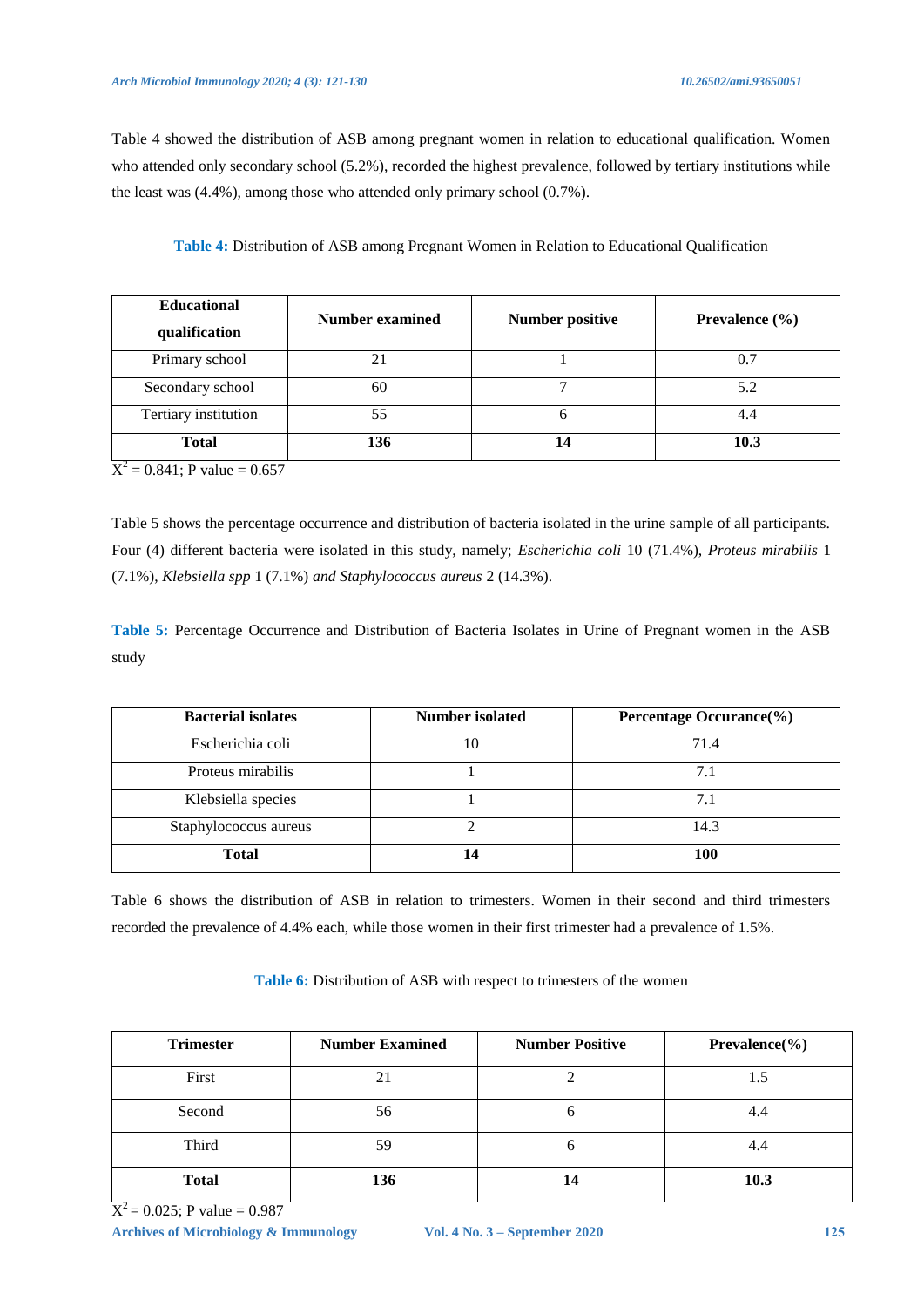Table 7 shows the antibiotics sensitivity pattern of bacterial isolates. Ten different antibiotics were used in this study, these include; Streptomycin, Septrin, Chloramphenicol, Sparfloxacin, Ciprofloxacin, Amoxicillin, Augmentin, Gentamycin, Pefloxacin and Ofloxacin.

Sparfloxacin (85.7%) and Ciprofloxacin (85.7%) were the most sensitive, while Augmentin (28.6%) and gentamycin (28.6) were the least sensitive antibiotics to ASB.

**Table 3:** Antibiotic Susceptibility Pattern of Isolates among Asymptomatic Bacteriuria Pregnant Women Attending Plateau State Hospital.

| <b>Bacterial</b> | <b>Number</b>   | S(%)     | <b>SXT</b> | <b>CH</b> | <b>SP</b>           | <b>CPX</b> | AΜ       | AU       | CN      | <b>PEF</b> | <b>OFX</b> |
|------------------|-----------------|----------|------------|-----------|---------------------|------------|----------|----------|---------|------------|------------|
| <b>Isolate</b>   | <b>Isolated</b> |          | $(\%)$     | $(\%)$    | $\left( \% \right)$ | $(\%)$     | $(\%)$   | $(\%)$   | $(\%)$  | $(\%)$     | (%)        |
| E. coli          | 10              | 50(50.5) | 4(40.4)    | 5(50.0)   | 8(80.0)             | 8(80.0)    | 4(40.0)  | 3(30.0)  | 4(40.0) | 8(80.0)    | 9(90.0)    |
| P.Mirabilis      |                 | 1(100.0) | 1(100.0)   | 0(0.0)    | 1(100.0)            | 1(100.0)   | 1(100.0) | 0(0.0)   | 0(0.0)  | 1(100.00)  | 1(100.0)   |
| K. Species       |                 | 0(0.0)   | 0(0.0)     | 1(100.0)  | 1(100.0)            | 1(100.0)   | 0(0.0)   | 0(0.0)   | 0(0.0)  | 0(0.0)     | 0(3.33)    |
| S. Aureus        | 2               | 1(50.0)  | 2(100.0)   | 0(0.0)    | 2(100.0)            | 2(100.0)   | 1(50.0)  | 1(100.0) | 0(0.0)  | 1(100.0)   | 1(33.3)    |
| <b>Total</b>     | 14              | 7(50.0)  | 6(42.8)    | 6(42.8)   | 12(85.7)            | 12(85.7)   | 6(42.8)  | 4(28.6)  | 4(28.6) | 10(71.4)   | 11(78.5)   |

KEY: E=Escherichia, P= proteus, K=klebsiella, S= Staphylococcus

| S - Streptomycin     | AMX-Amoxicillin |
|----------------------|-----------------|
| SXT - Septrin        | AU- Augmentin   |
| CH - Chloramphenicol | CN- Gentamycin  |
| SP - Sparfloxacin    | PEF- Pefloxacin |
| CPX - Ciprofloxacin  | OFX- Ofloxacin  |

## **Organism**

*E. coli= Escherichia coli* 

*S. aureus=Staphylococcus aureus* 

# **Discussion**

From the results obtained in this study, 10.3% of the participants were positive for ASB while 89.7% were negative.

Ayoyi *et al.*, (2017) reported a higher prevalence (21.5%) in Kenya compared to this study. In comparison, reports in Ghana, Turpin *et al.,* (2007) revealed a prevalence of 7.3% while Hazhir (2007) reported a prevalence rate of 6.1% in Teheran. In Mexico, Hernandez *et al.* (2007) reported a prevalence of 8.4% while Tadesse *et al*., (2007) reported a prevalence of 9.8% in Ethiopia. Far lower prevalence (3.3%) was reported by Irajian and Moghadas, (2009). Prevalence rate as high as 40% (Akinola *et al*., 2012) have also been reported. In contrast to this study, these differences in prevalence rates may have been due to the difference in study population, sample sizes, sampling technique or selection criteria used in the studies.

**Archives of Microbiology & Immunology Vol. 4 No. 3 – September 2020 126**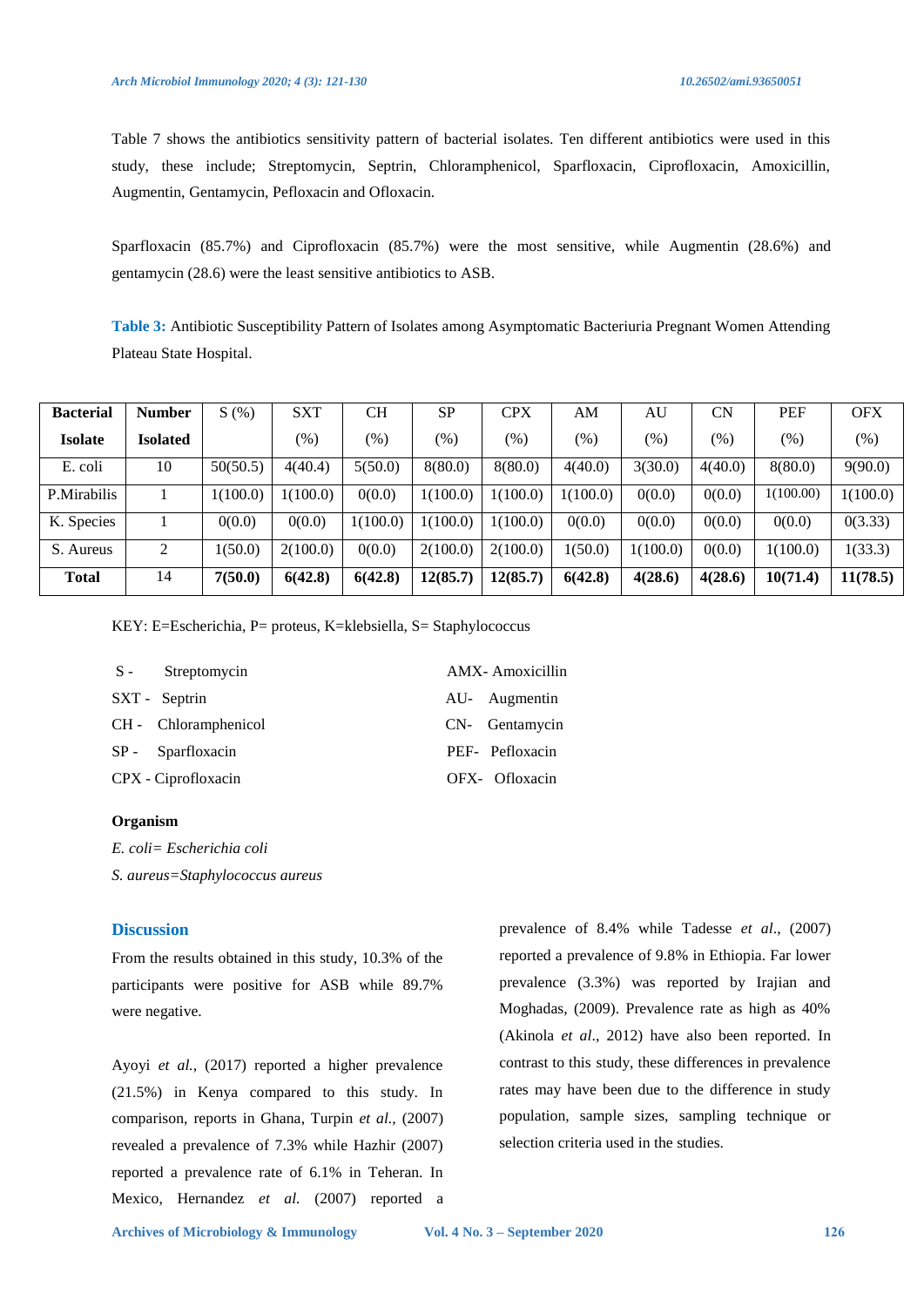### *Arch Microbiol Immunology 2020; 4 (3): 121-130* 10.26502/ami.93650051 **10.26502/ami.93650051**

Considering the effect of maternal age of participants on pregnancy in ASB, this study did not establish any significant relationship on ASB in pregnancy and maternal age (P=0.761; P $\leq$ 0.05) as the highest frequency of the bacteriuria occur in patients of age group 24-28years (5.1%); this is lower compared to the report of Turpin *et al*., (2007) and Amadi et al., (2007) who reported a high prevalence of asymptomatic bacteriuria in pregnant women aged 35 to 39 years. In this study age group 24-28years with the highest frequency of ASB is a sexually active age group, and therefore are at higher risk of contacting urinary tract infection. This has been reported in other studies (Stamm and Hooton, 1993; Ronald, 2002; Sescon *et al,* 2003; Colgan *et al.,* 2006).

In comparison between married women and singles (unmarried) women in this study, married women 14 (10.3%) had ASB while singles (unmarried) had none. This finding is lower compared to study by Essien *et. al*., (2015) who reported 10.7% among the singles and 13.6% among married women. The reduce prevalence may be due to increased awareness on UTI amongst women.

**Archives of Microbiology & Immunology Vol. 4 No. 3 – September 2020 127** In this study, the finding of high prevalence of ASB in second (4.4%) and third trimester (4.4%) women agrees with the findings of Alghalibi *et al.*, (2007) who worked on bacterial urinary tract infection among second and third trimesters pregnant women in Yemen. This is however did not agree to the findings of Turpin *et al.,* (2007) who reported a high percentage of asymptomatic bacteriuria in the first and early second trimesters of pregnancy. In this study, the high frequency in the second and third trimester may be as a result of the pressure effect of a bigger uterus on the ureter at the second and third trimester, and also the increasing smooth muscle relaxing effect of pregnancy hormones on the pressure of the bladder from descending this may lead to stasis of urine, which will encourage bacterial

multiplication (Lawani *et al*., 2005). However, the relationship of trimester and urinary tract infection in this study is not statistically significant  $(P=0.987; P)$  $\leq 0.05$ ).

In this study, the most common bacterial isolates from midstream urine samples of asymptomatic pregnant women were E. coli (71.4%) followed by staphylococcus aureus (14.3%), and lastly Klebsiella species and Proteus mirabilis which accounted for (7.1%). In studies done elsewhere, Amala and Nwokah, (2015) and Obirikorang *et al*., (2012) in separate studies also reported E. coli as being the commonest pathogen responsible for bacteriuria which is consistent with the findings of this study. Different studies done by Delzell and Lefevre (2000), Colgan *et al.,* (2006), Turpin *et al.,* (2007), Hernandez *et al.,* (2007) and Hazhir (2007) have all shown E. coli as the most common isolate. High risk of acquiring E. coli urinary tract infection could be due to the anatomical and the physiological changes that occur during pregnancy and the fact anatomical proximity of the anal and urogenital opening in females makes it possible for fecal contamination of the urinary tract from commensals of the bowel of which E. coli is a typical example and since most E. coli strains and other bacteria prefer that environment, they are able to persist and cause UTI.

In term of sensitivity pattern, Sparfloxacin and ciprofloxacin (85.7%) had the highest sensitivity while Augmentin and Gentamycin (28.6%) had the least sensitivity. The variation in the sensitivity pattern of isolates might be due to antibiotic abuse and self-medication.

# **Conclusion**

The study revealed 10.3% prevalence of ASB among pregnant women attending antenatal clinic at Plateau State Specialist hospital Jos. The most predominant organism was *Escherichia coli.* Antimicrobial susceptibility pattern of test organism revealed that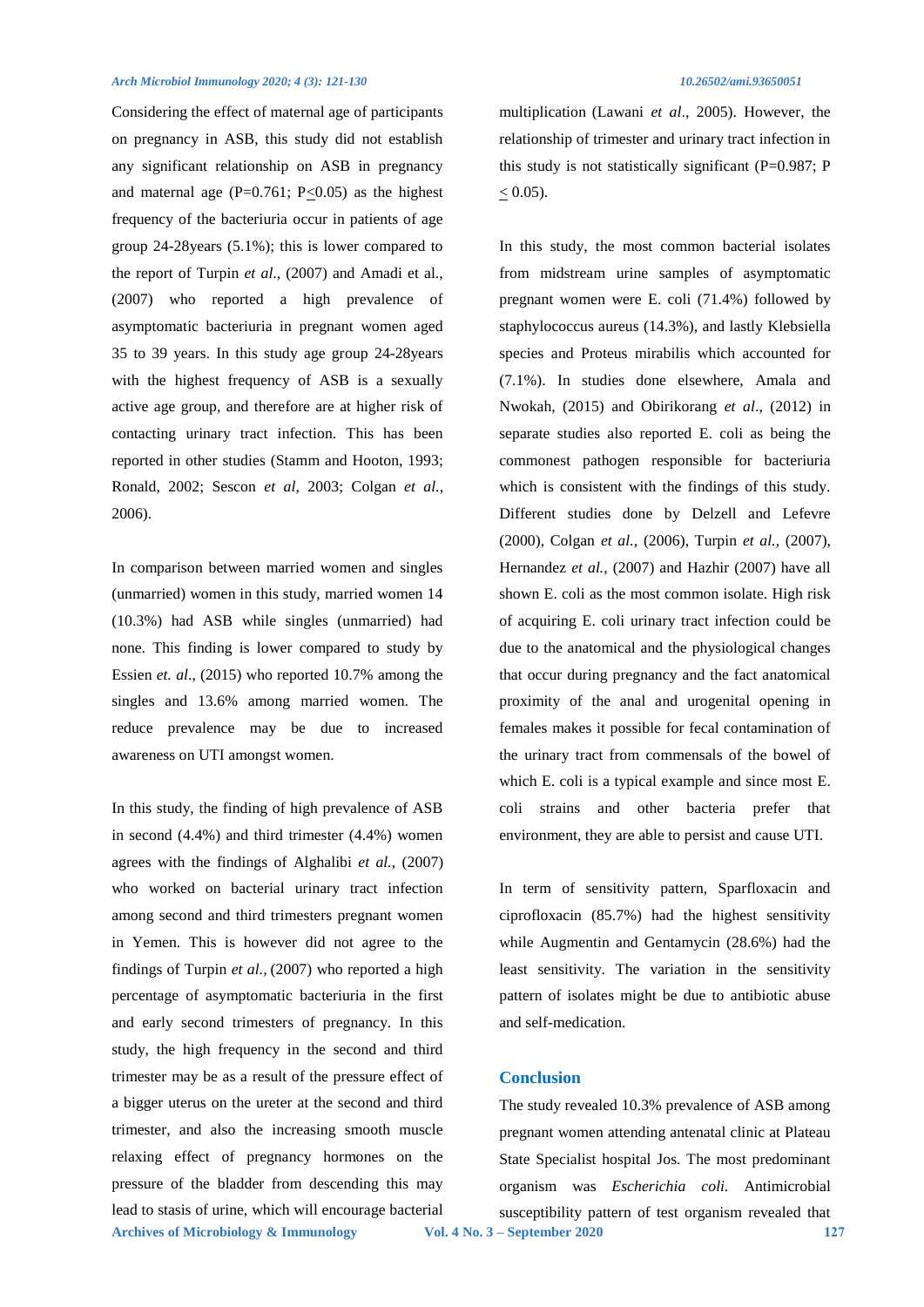### *Arch Microbiol Immunology 2020; 4 (3): 121-130* 10.26502/ami.93650051 **10.26502/ami.93650051**

Sparfloxacin and Ciprofloxacin are the antibiotics of choice for the treatment of ASB in this study. Early diagnosis and treatment of urinary tract infection during pregnancy can ensure the safety of the mother and fetus and also prevent complication during delivery.

# **References**

- 1. Ajayi AB, Nwabuisi C, Aboyeji AP, et al. Asymptomatic bacteriuria in antenatal patients in Ilorin, Nigeria. Oman Medical Journal 27 (2012): 31.
- 2. Al-Ghalibi SM, Al-Moayad E, Al-Jaufy A. Bacterial urinary tract infection among pregnant women in Sana'a City Yemen. Arab Gulf Journal of Scientific Research (1989) 25 (2007): 23-31.
- 3. Alvarez JR, Fechner AJ, Williams SF, et al. Asymptomatic bacteriuria in pregestational diabetic pregnancies and the role of group B streptococcus. American Journal of Perinatology 27 (2010): 231-234.
- 4. Amala SE, Nwokah EG. Prevalence of asymtomatic bacteriuria among pregnant women attending antenatal in Port Harcourt Township, Nigeria and antibiogram of isolated bacteria. Am J Biomed Sci 7 (2015): 125-133.
- 5. Amadi ES, Enemuo OB, Uneke CJ, et al. Asymptomatic bacteriuria among pregnant women in Abakaliki,Ebonyi State, Nigeria. *Journal of Medical Science* 7 (2007): 698- 700.
- 6. Asscher AW, Sussman M, Waters WE, et al. Urine as a medium for bacterial growth. Lancet (1966): 1037-1041.
- 7. Ayoyi AO, Kikuvi G, Bii C, et al. Prevalence, aetiology and antibiotic sensitivity profile of asymptomatic bacteriuria isolates from pregnant women in selected antenatal clinic from Nairobi,

Kenya. Pan African Medical Journal 26 (2017): 1-2.

- 8. Chaliha C, Stanton SL. Urological problems in pregnancy. BJU International 89 (2002):469-476.
- 9. Performance standards for antimicrobial disk susceptility tests; Approved standards10th ed CLSI document M02- A10. Wayne PA. Clinical and Laboratory Standard Institute (Supplement 16) (2011) :30-120.
- 10. Colgan R, Nicolle LE, McGlone A, et al. Asymptomatic Bacteriuria in Adults. American Family Physician 74(2006): 985- 990
- 11. Coulthard MG, Kalra M, Lambert HJ, et al. Redefining urinary tract infections by bacterial colony counts. Pediatrics 125 (2010): 335-341.
- 12. Daniel I. Jos and Plateau. Cliff Missen. Available at [http://www.widernet.Org](http://www.widernet.org/) /Jos project/Jos Plateau.html (2002).
- 13. Delzell JE, Lefevre MI. Urinary tract infection during pregnancy. American Academy of Family physicians 61 (2000):713-721.
- 14. Essien UC, Iheukwumere CC, Davou GI, et al. Prevalence and Predictors of Asymptomatic Urinary Tract Infection Among HIV Positive Patients In Jos, North Central Nigeria. International Journal of Current Microbiology Clinic of North America 35 (2015): 235-248.
- 15. Gribble RK, Meier PR, Rerg RL. The value of urine screening for glucose at each prenatal visit. Obstetrics & Gynecology 86 (1995):405-410.
- 16. Hazhir S. Asymptomatic Bacteriuria in Pregnant Women. Urology Journal (Tehran) 4 (2007): 24-27.
- 17. Hernandez BF, Lopez Carmona JM, Rodriguez Moctezuma JR, et al.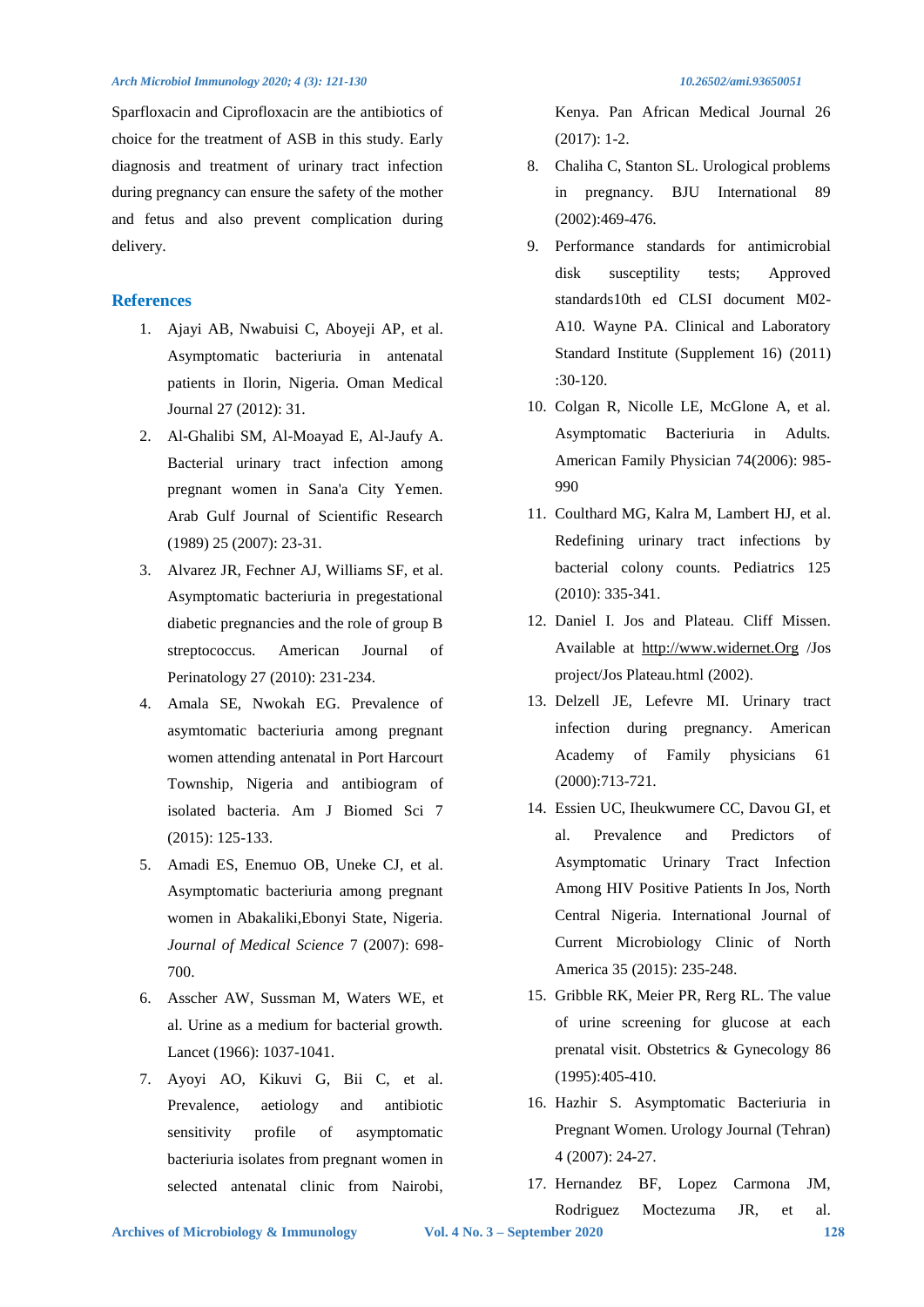Asymptomatic bacteruiria frequency in pregnant women and uropathogen invitro antimicrobial sensitivity*.* Gynaecology Obstetrics Mexico 75 (2007): 325-331.

- 18. Hodder BW. "Tin Mining on the Jos Plateau of Nigeria". Economic Geography 35 (1959): 109.
- 19. Imade PE, lzekor PE, Eghafona NO, et al. Asymptomatic Bacteriuria among Pregnant Women. North American Journalof Medical Science 2 (2010): 263-266.
- 20. Irajian G, Moghadas AJ. Asymptomatic urinary tract infection in pregnant women. Iranian Journal of Pathology 4 (2009): 105- 108.
- 21. Lawani EU, Alade T, Oyelaran D. Urinary Tract Infection Amongst Pregnant Women In Amassoma, Southern Nigeria. African Journal of Microbiology Research 9 (2015): 355-359.
- 22. Manjula NG. Incidence of Urinary Tract Infections and its Aetiological Agents among Pregnant women in Karnataka Region. Advances in Microbiology 3 (2013): 473-478.
- 23. Matuszkiewicz-Rowińska J, Małyszko J, Wieliczko, M. Urinary tract infections inpregnancy: old and new unresolved diagnostic and therapeutic problems. Archives of Medical Science 11 (2015): 67- 77.
- 24. Mitchelle G, Manoj KB, Dorothe P. Renal and Urinary Tract Disorders in pregnancy, Current Obstetric and Gynaecologic Diagnosis and Treatment. California, McGraw Hill 9 (2003): 422-426.
- 25. Nath G, Chaudhary M, Prakash J. Urinary Tract Infection During Pregnancy And Fetal Outcome. Indian Journal of Medical Microbiology 14 (1996): 158-160.
- 26. Obirikorang C, Quaye L, Bio FY, et al. Asymptomaticbacteriuria among pregnant

women attending antenatal clinic at the University Hospital, Kumasi, Ghana. Journal of Medical Biomed Science 1 (2012): 38-44.

- 27. Plateau State, People and Culture. Plateau State. Gov.Org. Available at http://www.Plateau State. Gov.Org/history/People-cul.html (2004).
- 28. Ronald A. The etiology of urinary tract infection: Traditional and Emerging pathogens. American Journal of Medicine 113 (2002): 14-19.
- 29. Sescon NC, Garingalao-Molina FD, Ycasiano CJ, et al. Prevalence of asymptomatic bacteriuria and associated risk factors inpregnant women. Philippines Journal of Microbiology and Infectious Disease 32 (2003): 63-69.
- 30. Schnarr J, Smaill F. Asymptomatic Bacteriuria and Symptomatic Urinary Tract Infectionsin Pregnancy. European Journal of Clinical Investigations 38 (2008): 50-57.
- 31. Stamm WE, Hooton TM. Management of urinary tract infections in Adults. The New England Journal of Medicine 329 (1993):1328-1334.
- 32. Tadesse A, Negash M, Ketema LS. Asymtomatic Bacteriuria In Pregnancy: Assesment Of Prevlence, Microbial Agents And Ther Antimicrobial Sensitivity Pattern In Gondar Teaching Hospital, North West Ethiopia. Ethiopian Medical Journal 45 (2007): 143-149.
- 33. Taiwo SS, Adegbite II, Adofioye OA. Asymptomatic Bacteriuria In Osogbo With Special Reference To Staphylococcus Saprophyticus*.* Africa Journal Infectious Disease 3 (2009): 8-10.
- 34. Turpin CA, Minkah B, Danso KA. Asymptomatic Bacteriuria in pregnant women attending antenatal clinic at Komfo